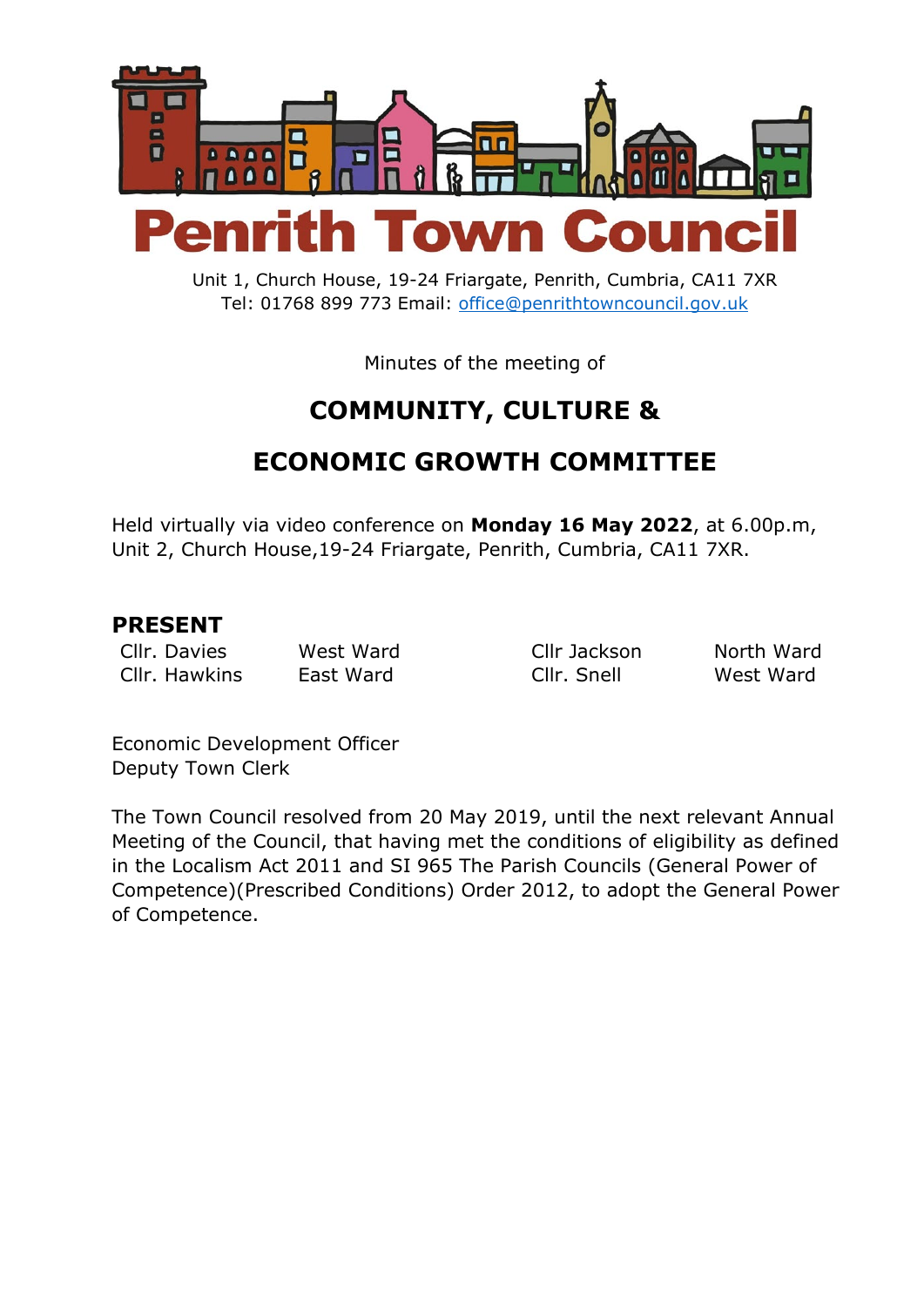## **MINUTES FOR THE MEETING OF**

# **COMMUNITY, CULTURE &**

# **ECONOMIC GROWTH COMMITTEE**

## **MONDAY 16 MAY 2022**

# **PART I CCEG21/42 Apologies for Absence**

There were no apologies for absence for this meeting.

#### **CCEG21/43 Minutes RESOLVED THAT:**

The Chair be authorised to sign, as a correct record, the minutes of the meeting of the Committee held on Monday 28 February 2022 and agreed they be signed as such.

### **CCEG21/44 Declaration of Interests and Requests for Dispensations**

Members were asked to disclose their interests in matters to be discussed whether disclosable pecuniary or other registrable interest, and to decide requests for dispensations.

Councillor Davies declared that he had been mentioned in the marketing report in agenda item 10.

### **CCEG21/45 Public Participation**

Members noted that there were no questions or representations that had been received from members of the public prior to the meeting.

### **CCEG21/46 EXCLUDED ITEM: Public Bodies (Admissions to Meetings) Act 1960**

Members considered whether item 12 on the agenda should be considered without the presence of the press and public, pursuant to Section 1(2) of the Public Bodies (Admission to Meetings) Act, 1960, and agreed that there were no applications to be considered without the press or public present.

#### **RESOLVED THAT:**

Agenda item 12 be considered in private session without the press and public.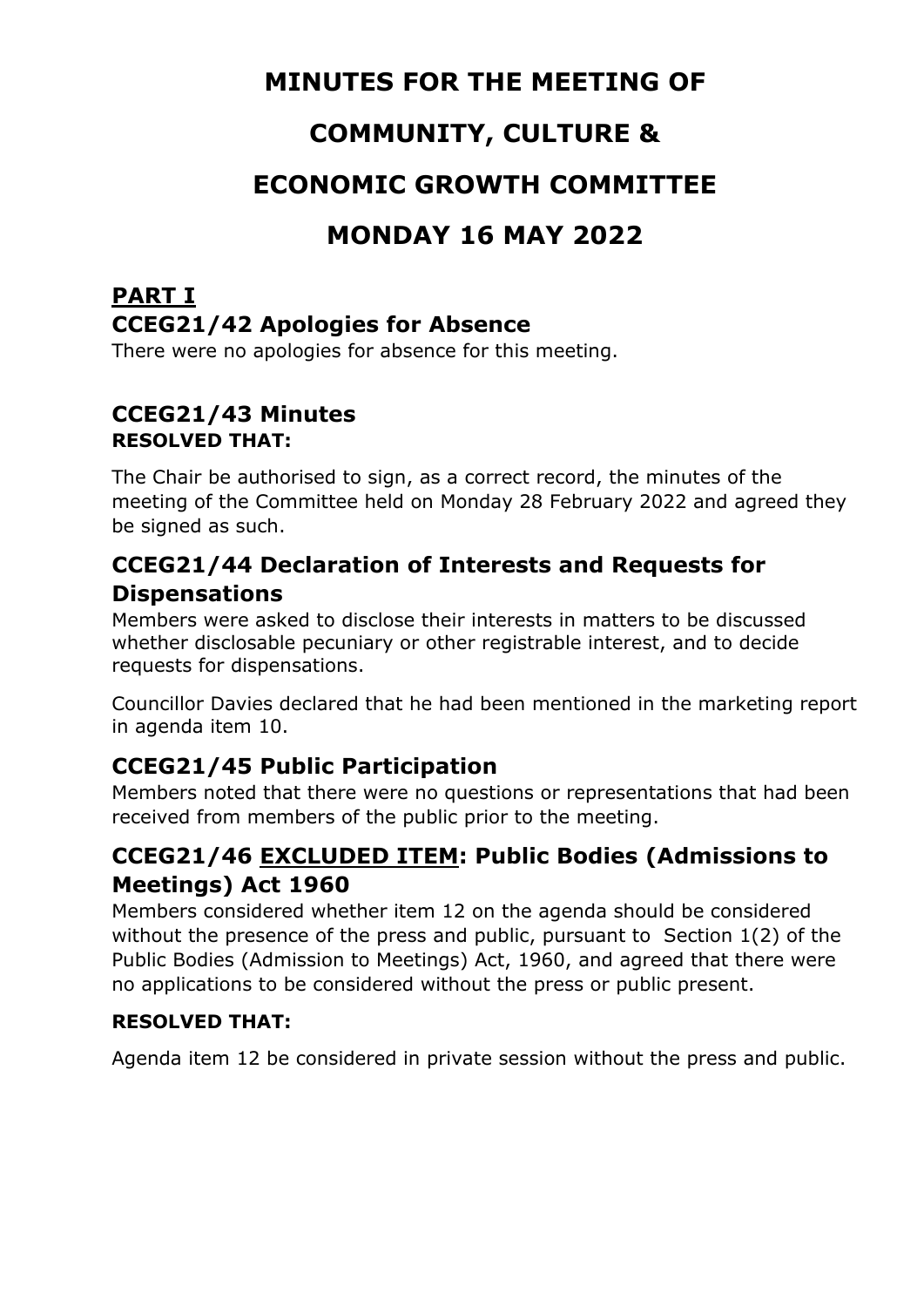### **CCEG21/47 Work Plan Report – Economic Development Report**

Members requested feedback on the progress of Eden District Council's Arts and Culture Programme and expressed some concern that the Town Council had not been invited to attend a meeting to consider how it would move forward.

#### **RESOLVED THAT**:

- i. The report be noted.
- ii. A letter be sent from the Town Council to Eden District Council expressing concern and disappointment that the Town Council was not being included in consultation and stakeholder engagement around the development of the Town Hall as a Cultural Hub and future Arts and Culture development in Penrith.
- iii. A representative of Eden District Council be invited to attend a meeting of the Town Council to make a presentation regarding plans for the Town Hall and Arts and Culture Development in Eden and Penrith.

## **CCEG21/48 Budgetary Control Statement 2021/22: Expenditure to 31 March 2022**

Members noted the report.

### **CCEG21/49 Penrith Events & Community Projects**

Members received a verbal update on the 1940s events within the town centre.

#### **RESOLVED THAT:**

- i. The report be noted.
- ii. A letter be sent to Penrith Lions offering the support of the Town Council should they require it.

### **CCEG21/50 Arts and Culture**

Members noted the report.

### **CCEG21/51 Penrith Marketing**

Members noted the report.

### **CCEG21/52 Next Meeting**

Members noted that the next meeting was to be determined by the Annual Meeting of the Town Council.